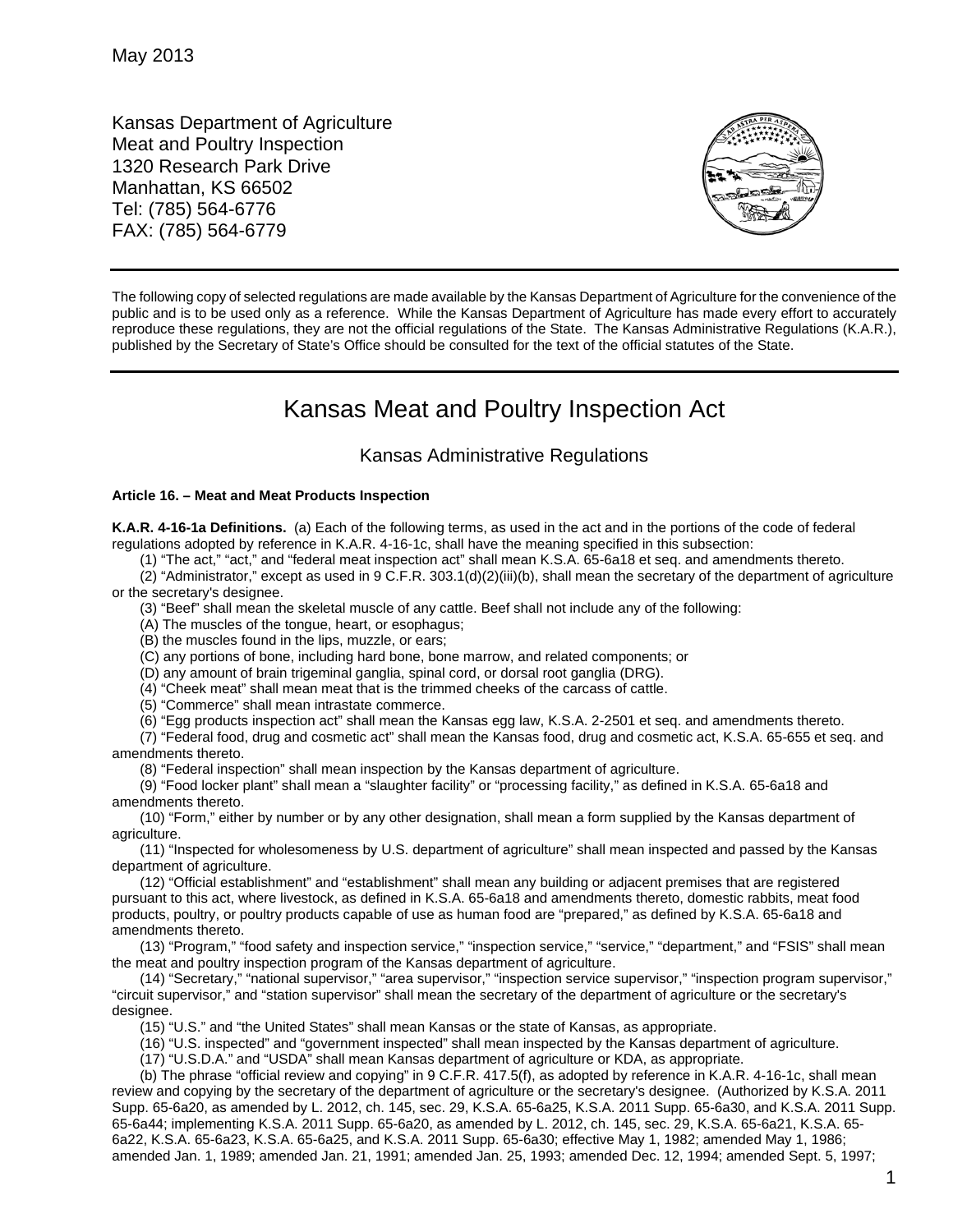amended Sept. 1, 2006; amended Dec. 5, 2008; amended May 10, 2013.)

**K.A.R. 4-16-1c Adoption by reference.** (a) The following portions of title 9 of the code of federal regulations, as revised on January 1, 2012, except as otherwise specified, are hereby adopted by reference:

(1) Part 301, except the following terms and their definitions in section 301.2: "the act," "adulterated," "animal food manufacturer," "label," "labeling," "livestock," "meat broker," "meat food product," "misbranded," "official import inspection established," "person," "pesticide chemical, food additive, color additive, raw agricultural commodity," "prepared," and "territory";

(2) part 302, except section 302.2;

(3) part 303, except sections 303.1(d)(3) and 303.2;

(4)(A) Sections 304.1 and 304.2; and

(B) section 304.3, as amended by 77 fed. reg. 26936 (2012);

(5) parts 305 and 306, except sections 306.1, 306.2, and 306.3;

(6)(A) Sections 307.1 through 307.3;

(B) section 307.4, as amended by 77 fed. reg. 59294 (2012); and

(C) section 307.7;

(7) part 309;

(8) part 310;

(9) part 311;

(10) part 312, except section 312.8;

(11) parts 313 through 316;

(12) part 317, except sections 317.7 and 317.369;

(13) part 318, except section 318.8;

(14) part 319;

(15) part 320, except section 320.5(a);

(16) part 325, except section 325.3;

(17) part 329;

(18) part 352, except sections 352.1 (e), (f), (g), (j), (k), and (l), 352.4, 352.8, 352.10(a), 352.11(b), 352.17, and 352.18; (19)(A) Section 354.1, except subparagraphs (a), (n), and (w);

(B) section 354.2;

(C) sections 354.10 through 354.14;

(D) sections 354.23 through 354.24;

(E) sections 354.26 through 354.30;

(F) sections 354.46 through 354.49;

(G) sections 354.53 through 354.92;

(H) sections 354.120 through 354.133; and

(I) sections 354.160 through 354.247;

(20)(A) Section 381.1, except the following terms and their definitions in subsection (b): "act," "adulterated," "animal food manufacturer," "label," "labeling," "misbranded," "pesticide chemical, food additive, color additive, raw agricultural commodity," "poultry products broker," "territory," and "U.S. refused entry";

(B) sections 381.3 through 381.7, except 381.5;

(C) sections 381.10 through 381.21;

(D) section 381.22, as amended by 77 fed. reg. 26936 (2012);

(E) sections 381.23 through 381.36;

(F) section 381.37, as amended by 77 fed. reg. 59294 (2012);

(G) sections 381.65 through 381.103, except 381.96;

(H) sections 381.108 through 381.182;

(I) sections 381.189 through 381.194;

(J) sections 381.210 through 381.217, except section 381.216; and

(K) sections 381.300 through 381.500, except section 381.469;

(21) part 416;

(22)(A) Sections 417.1 through 417.3;

(B) section 417.4, as amended by 77 fed. reg. 26936 (2012); and

(C) sections 417.5 through 417.8;

(23) part 418, as added in 77 fed. reg. 26936 (2012); and

(24) parts 424, 430, 439, 441, 442, and 500.

(b) The "food standards and labeling policy book," as published by the office of policy, program and employee development of the USDA food safety and inspection service and revised for web publication in August 2005, is hereby adopted by reference. This document shall apply to meat and poultry products.

(c) Copies of the adopted material or the pertinent portions shall be available from the meat and poultry inspection program of the department of agriculture, Topeka, Kansas. (Authorized by K.S.A. 2011 Supp. 65-6a20, as amended by L. 2012, ch. 145, sec. 29, K.S.A. 65-6a25, K.S.A. 2011 Supp. 65-6a30, and K.S.A. 2011 Supp. 65-6a44; implementing K.S.A. 2011 Supp. 65-6a20, as amended by L. 2012, ch. 145, sec. 29, K.S.A. 65-6a21, K.S.A. 65-6a22, K.S.A. 65-6a23, K.S.A. 65- 6a25, and K.S.A. 2011 Supp. 65-6a30; effective May 1, 1986; amended May 1, 1988; amended Jan. 1, 1989; amended Jan. 21, 1991; amended Jan. 25, 1993; amended Dec. 12, 1994; amended Sept. 5, 1997; amended Sept. 1, 2006; amended Dec.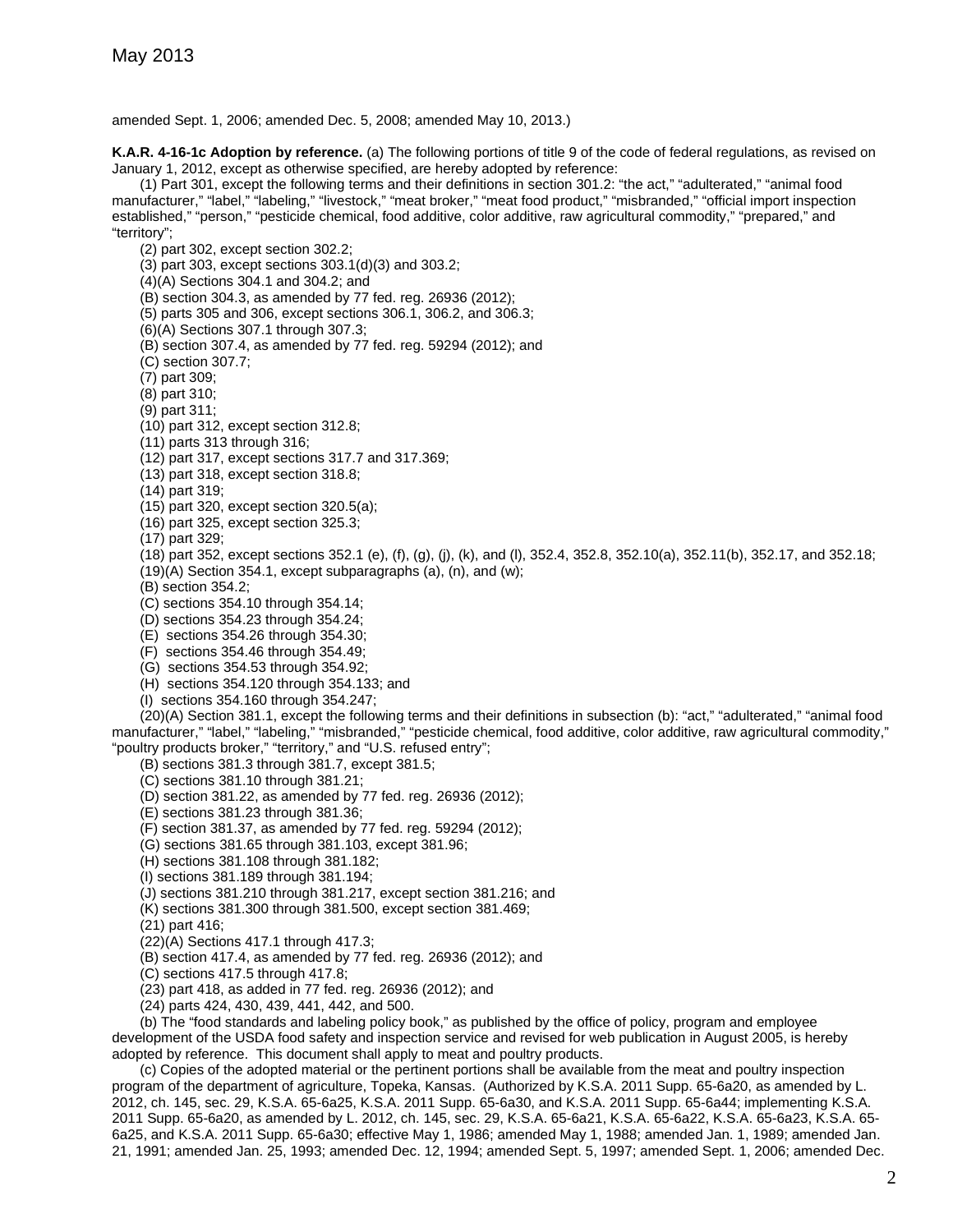5, 2008; amended May 10, 2013.)

**K.A.R. 4-16-3a Exemptions.** (a) Notwithstanding the requirements for the exemption as a "custom slaughterer" as set forth in 9 C.F.R. 303.1(a) and (b) adopted by reference in K.A.R. 4-16-1c, both the custom slaughtering of dead or dying animals by any person and the custom processing of the carcasses of dead or dying animals by any person shall be prohibited.

(b)(1) The custom slaughtering of diseased or disabled animals by any person and the custom processing of the

carcasses of diseased or disabled animals by any person may be allowed if both of the following requirements are met:

(A) The animal shall be examined by a licensed veterinarian on the day of slaughter.

- (B) The animal shall be accompanied by a health certificate that meets the following requirements:
- (i) Is issued on the day of slaughter by that veterinarian. This health certificate shall be valid only on the date of issuance;
- (ii) includes a record of the animal's body temperature, taken at the time of the veterinary examination;
- (iii) for cattle, states that the animal was ambulatory when examined;
- (iv) includes a description of the condition of the animal; and
- (v) states that the animal is free of any visible signs of infection or contagious disease.

(2) Notwithstanding the slaughter of an apparently healthy animal or an animal for which a health certificate has been issued, an establishment shall not custom process any carcass of an animal so infected that consumption of the resulting products of the animal could pose a health risk. This prohibition shall include all carcasses showing signs of any of the following:

- (A) Acute inflammation of the lungs, pleura, pericardium, peritoneum, or meninges;
- (B) septicemia or pyemia, whether puerperal, traumatic, or without any evident cause;
- (C) gangrenous or severe hemorrhagic enteritis or gastritis;
- (D) acute, diffuse metritis or mammitis;
- (E) phlebitis of the umbilical veins;
- (F) septic or purulent traumatic pericarditis;
- (G) any of the following conditions or similar conditions, either singly or in combination:
- (i) Any acute inflammation, abscess, or suppurating sore, if associated with acute nephritis;
- (ii) fatty and degenerated liver;
- (iii) swollen, soft spleen;
- (iv) marked pulmonary hyperemia;
- (v) general swelling of lymph nodes;
- (vi) diffuse redness of the skin;
- (vii) cachexia; or
- (viii) icteric discoloration of the carcass; or
- (H) salmonellosis.
- (3) The department shall not be responsible for the costs associated with obtaining a health certificate.

(4)(A) An establishment may lose the privilege of custom slaughtering and custom processing diseased or disabled animals if any of the following occurs at the establishment:

(i) Custom slaughter, custom processing, or both, without the required health certificate;

(ii) custom slaughtering, custom processing, or both, with an inaccurate, incomplete, or falsified health certificate. Evidence of the falsification of any health certificate shall be forwarded to USDA-APHIS and to the Kansas board of veterinary medical examiners;

(iii) custom slaughtering, custom processing, or both, of an animal that is so infected that consumption of the resulting products from that animal could pose a health risk; or

(iv) any other violation of this act or any regulations adopted pursuant to this act.

(B) The slaughtering of diseased or disabled animals on a custom basis without the required health certificate may result in the revocation of the custom exemption.

(c) Except as specified in this subsection, the following animals with any of these conditions shall not be eligible for slaughter or processing for human food on a custom basis at any establishment and shall not be issued a health certificate:

(1) Livestock that are known to have reacted to the tuberculin test;

(2) any swine having a temperature of 106° F or higher and any cattle, sheep, or goats having a temperature of 105° F or higher:

(3) any animal found in a comatose or semicomatose condition;

(4) nonambulatory disabled cattle, which shall mean cattle that cannot rise from a recumbent position and that cannot walk, including those cattle with broken appendages, severed tendons or ligaments, nerve paralysis, fractured vertebral column, or metabolic conditions;

(5) all livestock showing symptoms of anaplasmosis, ketosis, leptospirosis, listeriosis, parturient paresis, pseudorabies, rabies, scrapie, tetanus, grass tetany, transport tetany, strangles, purpura hemorrhagica, azoturia, infectious equine encephalomyelitis, toxic encephalomyelitis (forage poisoning), dourine, acute influenza, generalized osteoporosis, glanders (farcy), acute inflammatory lameness, or extensive fistula;

(6) all swine found to be affected with hog cholera;

(7) all swine that are of lots in which one or more animals have been found to be affected with hog cholera;

(8) any animal found to be affected with epithelioma of the eye;

(9) any animal found to be affected with anthrax;

(10) any animal of a lot in which anthrax is found, until it has been determined by a veterinary inspection that no anthraxinfected livestock remain in the lot;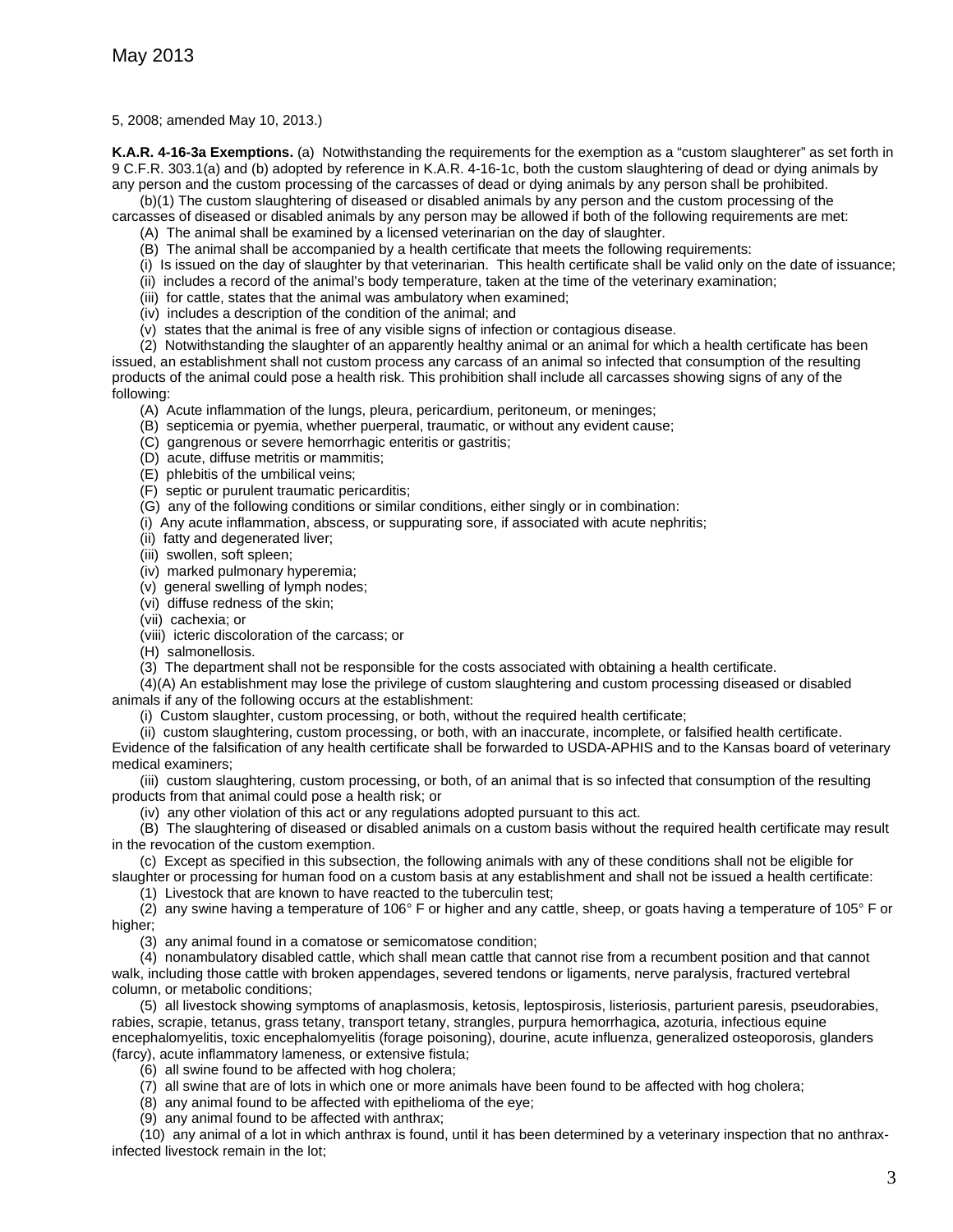(11) all cattle found, upon veterinary inspection, to be affected with anasarca in an advanced stage and characterized by an extensive and generalized edema;

(12) any hog showing that it is affected with acute swine erysipelas;

(13) any animal showing signs of the onset of parturition, until after parturition and passage of the placenta;

(14) any goat that has reacted to a test for brucellosis; or

(15) any animal suspected of having been treated with or exposed to any substance that could impart a biological residue that would make the edible tissues unfit for human food or otherwise adulterated.

(d) Only those requirements of the act relating to sanitation and adulteration shall apply to the slaughtering or processing, or both, of healthy rabbits by any person if either of the following conditions is met:

(1) The rabbits are raised by that person and are for the exclusion use or consumption by that person, members of that person's household, former members of that person's household, or that person's nonpaying guests and employees.

(2)(A) That person slaughters not more than 250 rabbits in a calendar year;

(B) the rabbits are for distribution directly to household consumers from that person's own premises; and

(C) that person does not engage in the business of buying or selling any rabbits or rabbit products capable of use as human food in a calendar year. (Authorized by K.S.A. 2005 Supp. 65-6a44; implementing K.S.A. 2005 Supp. 65-6a31; effective Jan. 1, 1989; amended Sept. 1, 2006.)

**K.A.R. 4-16-7a. Inspection fees.** (a) Each establishment that requires inspection services at any time other than the establishment's regularly scheduled inspection periods or requests voluntary inspection services shall be subject to the charges specified in this regulation to defray the department's costs of providing these inspection services. Regularly scheduled inspection periods shall not include any legal holiday or any officially observed holiday as designated in K.A.R. 1-9- 2.

Each establishment that requests inspection services on a legal holiday or an officially observed holiday as designated in K.A.R. 1-9-2 shall give the secretary at least two weeks' notice before the holiday. Except for Martin Luther King, Jr. Day, the Fourth of July, and Veterans' Day, if the legal holiday occurs or is observed on a Monday or Friday, the fees shall also apply to inspection services requested during the adjacent weekend.

(c)(1) The hourly fee shall be \$28. The hourly fee shall be calculated in quarter-hour units. Unless otherwise specified, a required minimum charge of two hours shall be assessed.

(2) For slaughter with the mark of inspection, the hourly fee shall be assessed for the amount of time needed to conduct the inspection. The inspection shall include the inspector's drive time to and from the establishment. If the establishment processes with the mark of inspection that day, then the amount of time to inspect the processing operations shall be included in the total inspection time.

(3) For processing with the mark of inspection, a fee of \$40 shall be assessed per day if the establishment is processing with the mark of inspection and not slaughtering with the mark of inspection.

(d) Each establishment that requests inspection services over eight hours in one day shall be assessed fees as follows, if the secretary can accommodate the extra time:

(1) If the request is made before the inspector's arrival at the establishment or while the inspector is at the establishment, the hourly fee shall be assessed for the actual time of the additional inspection. The two-hour minimum charge shall be waived, and the inspector's drive time shall not be charged.

(2) If the request is made after the inspector has left the establishment, the hourly fee shall be assessed, including the two-hour minimum charge. The inspector's drive time shall not be charged.

(3) If the establishment requests to slaughter with the mark of inspection when the regularly inspected operation is processing, the request may be granted by the secretary without assessing overtime charges if the operations will not exceed the establishment's regularly scheduled hours that day.

(4) Any requests specified in this subsection may be denied by the secretary if the requested additional time at the establishment causes inspections to be missed at other establishments.

(e) Payment of all applicable fees shall be due at or before the end of the month following the date of the requested inspection services. If the fees are not paid, requests for the following may be denied by the secretary:

(1) Inspection services on holidays;

(2) inspection services outside of the establishment's regularly scheduled inspection periods; and

(3) voluntary inspection services.

(f) Any applicable fees may be waived by the secretary under either of the following conditions:

(1) The establishment trades a regularly scheduled day of inspection in the week during which the additional inspection services are provided.

(2) Additional requested inspection services can be provided without causing undue hardship to the program.

(g) For fees associated with 4-H slaughter or processing, each establishment providing slaughter services associated with 4-H shall be assessed fees as follows for each seven-day calendar week, Sunday through Saturday:

(1) The facility shall be provided with not more than eight hours of inspection services without charge for 4-H slaughter operations in a 24-hour period.

(2) Inspection services for 4-H slaughter for more than eight hours in a calendar week shall be subject to the hourly fee specified in subsection (c) for slaughter.

(3) The fee may be waived if the facility cancels a day of inspection in the same seven-day calendar week in which 4-H slaughter is conducted.

(4) The fee shall be assessed for actual inspection time and shall not include the inspector's drive time to and from the facility. (Authorized by K.S.A. 2011 Supp. 65-6a26 and K.S.A. 2011 Supp. 65-6a44; implementing K.S.A. 2011 Supp. 65-6a26;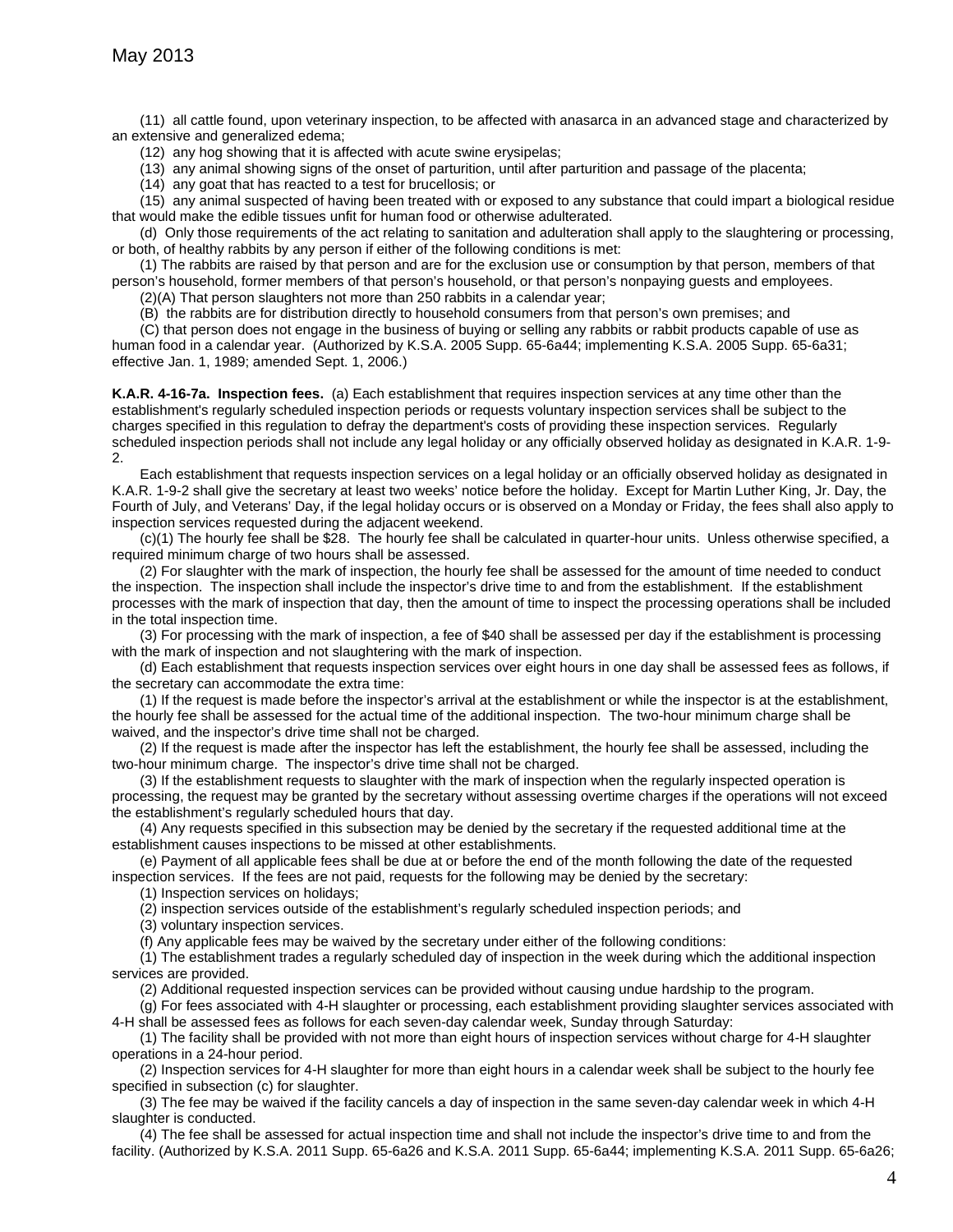effective May 1, 1986; amended Jan. 1, 1989; amended July 1, 1993; amended Jan. 17, 2003; amended July 18, 2008; amended May 10, 2013.)

**K.A.R. 4-16-129a. Special marking for custom products.** Each custom prepared carcass, parts thereof, and each package of custom prepared or processed product shall be plainly marked ``CUSTOM--NOT FOR SALE'' in letters not less than threeeighths inch in height immediately after being received or prepared. (Authorized by K.S.A. 65-6a22, 65-6a-23, 65-6a24, 65- 6a31, 65-6a44; effective May 1, 1975.)

**K.A.R. 4-16-300. Civil penalty; order.** Each order assessing a civil penalty shall include the following:

(a) A statement citing K.S.A. 65-6a56, and amendments thereto, authorizing the assessment of a civil penalty;

(b) a specific reference to each provision of the act or implementing regulation that the respondent is alleged to have violated;

(c) a concise statement of the factual basis for each alleged violation;

(d) the amount of the civil penalty that is assessed; and

(e) the notice of the respondent's right to request a hearing. (Authorized by K.S.A. 2007 Supp. 65-6a44; implementing K.S.A. 2007 Supp. 65-6a56; effective July 1, 1992; amended Dec. 12, 1994; amended July 18, 2008.)

**K.A.R. 4-16-302. Amount of civil penalty.** (a) A separate civil penalty shall be assessed for each violation of any provision of the Kansas meat and poultry inspection act or any implementing regulation that results from each independent act or failure to act by any person<sub>5</sub> or the person's agent or employee. In determining whether a given violation is independent of and substantially distinguishable from any other violation for the purpose of assessing separate civil penalties, consideration shall be given to whether each violation requires an element of proof not required by another violation. If several violations require the same elements of proof and are not distinguishable, assessment of separate civil penalties shall be within the discretion of the secretary or the secretary's authorized representative.

(b) For each violation, the amount of the civil penalty shall be within the following ranges:

(1) For each violation of K.S.A. 65-6a34 or K.S.A. 65-6a41, and amendments thereto, or any regulations implementing these statutes, the civil penalty shall be not less than \$100 and not more than \$1,000.

(2) For each violation of K.S.A. 65-6a22, K.S.A. 65-6a24, K.S.A. 65-6a25, K.S.A. 65-6a27(a), K.S.A. 65-6a29, K.S.A. 65- 6a31, or K.S.A. 65-6a32, and amendments thereto, or any regulations implementing these statutes, the civil penalty shall be not less than \$100 and not more than \$2,500.

(3) For each violation of K.S.A. 65-6a20, K.S.A. 65-6a21, K.S.A. 65-6a23, K.S.A. 65-6a27(b), 65-6a28, or K.S.A. 65- 6a33, and amendments thereto, or any regulations implementing these statutes, the civil penalty shall be not less than \$100 and not more than \$5,000.

(c) For the second or each subsequent occurrence of a violation within a three-year period for which a civil penalty has been assessed, the civil penalty assessed for the subsequent violation shall be not less than double the amount of the civil penalty assessed for the original violation but not more than the maximum amount for the category listed. (Authorized by K.S.A. 2007 Supp. 65-6a44; implementing K.S.A. 2007 Supp. 65-6a56; effective July 1, 1992; amended July 18, 2008.)

**K.A.R. 4-16-303. Criteria to determine dollar amount of the civil penalty.** In determining the amount of civil penalty, the gravity of the violation shall be considered by the secretary or the secretary's designee. Factors to be considered shall include the following: (a) The potential of the act to injure or endanger the health of any consumer, or the general public;

(b) the severity of actual or potential injuries;

(c) the respondent's history of compliance with the Kansas meat and poultry inspection act and the implementing regulations;

(d) any action taken by the respondent to remedy the specific violation or to mitigate any adverse effects that were the result of the violation; and

(e) specification of whether or not the violation involved any adulterated article, misrepresentation, or fraud. (Authorized by K.S.A. 2007 Supp. 65-6a44; implementing K.S.A. 2007 Supp. 65-6a56; effective July 1, 1992; amended July 18, 2008.)

**K.A.R. 4-16-304. Informal settlement.** (a) Any respondent may request a settlement conference if the respondent timely filed a written request for hearing. The request may be made before the prehearing conference.

(b) If a settlement is reached, the parties shall reduce the settlement to writing and present the proposed written consent agreement to the secretary. The consent agreement shall state that, for the purpose of the proceeding, the following conditions are met:

(1) The respondent admits the jurisdictional allegations and admits the facts stipulated in the consent agreement.

(2) The respondent neither admits nor denies the specific violations contained in the order. The respondent consents to the assessment of a stated civil penalty, if any is assessed. The consent agreement shall include all terms of the agreement and shall be signed by all parties or their counsel. (Authorized by K.S.A. 2007 Supp. 65-6a44; implementing K.S.A. 2007 Supp. 65-6a56; effective July 1, 1992; amended Dec. 12, 1994; amended July 18, 2008.)

**K.A.R. 4-16-305. Adjusting the amount of the civil penalty.** (a) Each respondent shall present all evidence on the issue of adjustment of the civil penalty at the settlement conference. This evidence may include mitigating factors or new evidence not previously known to the secretary when the order was issued.

(b) Upon presentation by the respondent of new evidence establishing facts and circumstances that were unknown to the secretary or to the secretary's duly authorized agent when the order was issued and that relate to the gravity of the violation,